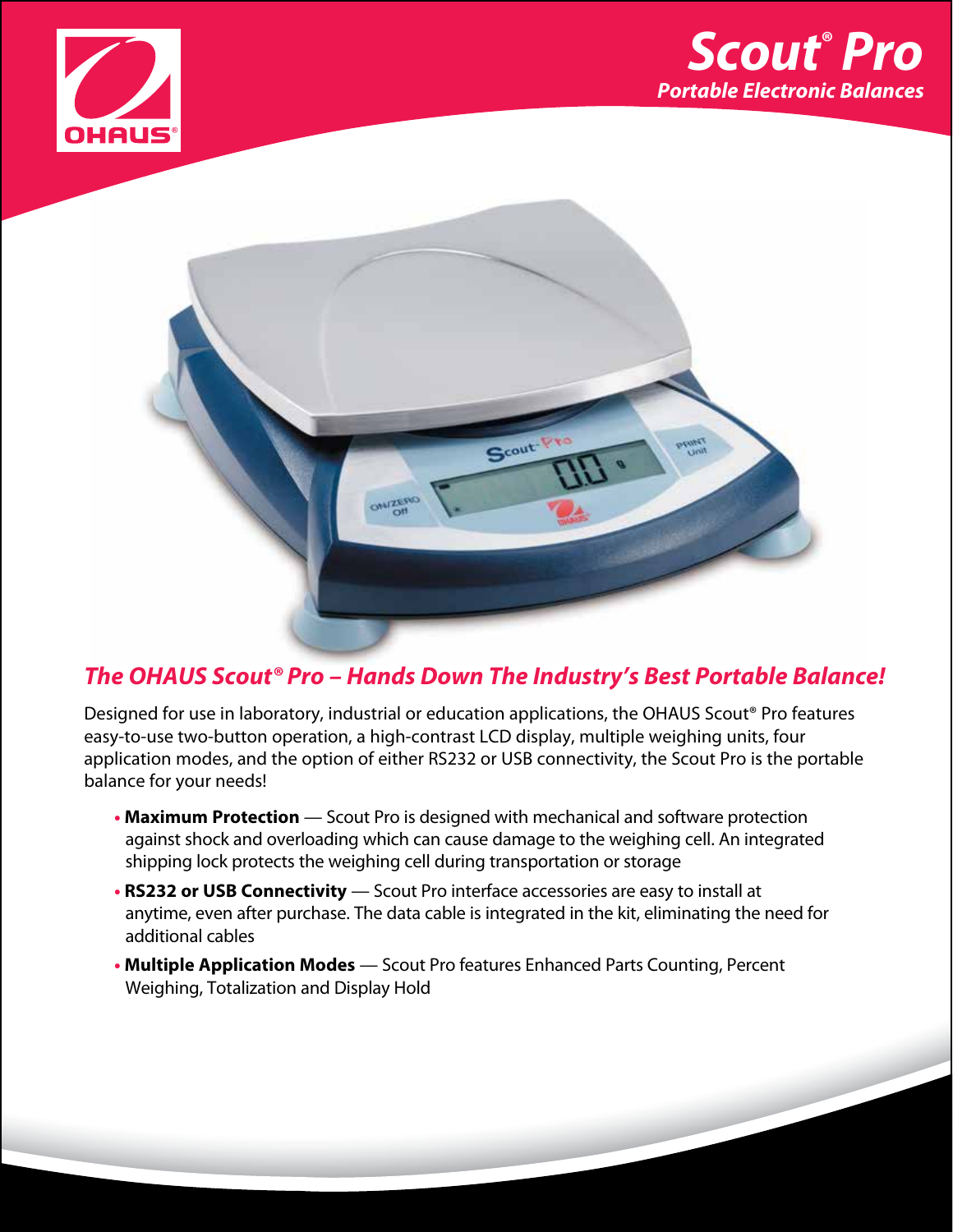# *Scout*®  *Pro Portable Electronic Balancesunt*

### **Built-In Application Modes:**

**Parts Counting** — The Scout Pro is designed for counting parts for inventory control, parts bagging, receiving, dispensing and ticket counting

• Select from a sample size of 5, 10, 20 or 50 pieces while in counting mode with a quick button press

• The Scout Pro features user-enabled automatic recalculation of the average piece weight – instead of counting 100 parts for a sample, count 10 and let the Scout Pro count the rest of the sample! For applications where automatic recalculation is not desired, the easy-to-use menu system allows this feature to be disabled

• The Scout Pro can also be configured for situations where only the counting feature is required

- **Percent Weighing**  Use the Percent Weighing mode to compare samples for compounding, formulation, or quick weight checking. Place your reference weight on the platform, enter the weight into memory, and the display will show the percentage of the sample weight on the platform compared to the reference weight.
- **Totalization** Use the Scout Pro's memory function to repeatedly sum the weight on the platform for compounding and formulation. Unlike other balances, the Scout Pro allows totalization up to the limit of the display!
- **Display Hold**  The Display Hold mode allows you to retain the weight of an over-sized package on the Scout Pro's display. Great for postal and shipping applications!
- **User-Configurable**  The Scout Pro allows you to select active weighing units and modes using the two button keypad. Scout Pro can be quickly configured using an on-display menu system – there are no cryptic codes to input! A built-in lockswitch prevents reconfiguration during use.

## **New Design for Portable or Benchtop Use**



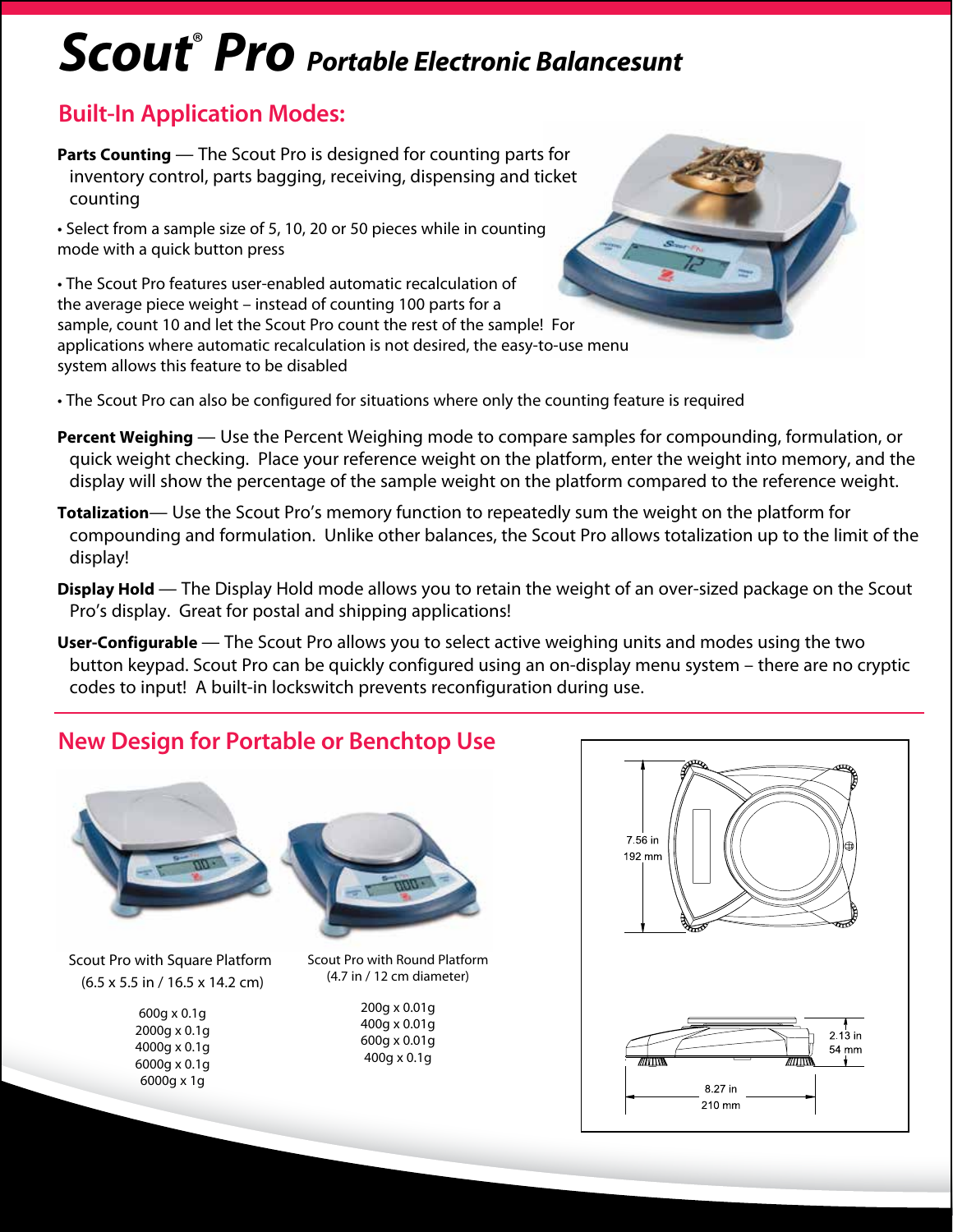## **OHAUS Scout® Pro: Models and Weighing Units for Every Application**

- Parts Counting and Bagging
- Animal/Egg Weighing
- Feed Dispensing
- Medical Output Studies
- Crop and Seed Analysis
- Paint, Ink, Dye and Glaze Formulation
- Compound Preparation and Packaging
- Dental Adhesive and Compound Formulation
- Education Experiments
- Field Studies
- Parts Inventory, Quality Control and Receiving
- Filter Analysis
- Testing Kits
- Sample Gathering and Field Testing
- Food Portioning and Packaging
- Catering and Restaurant Applications
- Diet and Portion Control
- Jewelry Stores and Pawn Shops
- Injection Molding Sampling
- Shipping and Receiving
- Racquet and Golf Club Balancing
- Ticket Counting



An OHAUS first,

you can quickly add either an internal RS232 or a USB port with integrated cable to the Scout Pro

**Round or Square Stainless Steel Platform**  Removable for easy cleaning

**Easy-to-Clean** Sealed front panel and molded spill ring

#### **Easy to View**

High-Contrast LCD quickly displays weight and applications data, as well as an indicator for stability, over/underload conditions, and low battery power

#### **Lockswitch**

The Scout Pro can be locked into a specific configuration using the included lockswitch



The Scout Pro features the most common weighing units required for use in the lab, on the shop floor, or in the field:

- Grams Ounces Troy Ounces
	-
- 
- **•** Kilograms **•** Pounds **•** Pennyweights
- **•** Combined Pound:Ounce display

#### Scout Pro Unit Availability

| <b>Model</b> | <b>SP202</b> | <b>SP402</b> | <b>SP602</b> | <b>SP401</b>             | <b>SP601</b> | <b>SP2001</b> | SP4001 | SP6001 | <b>SP6000</b> |
|--------------|--------------|--------------|--------------|--------------------------|--------------|---------------|--------|--------|---------------|
| Capacity     | 200q         | 400q         | 600g         | 400q                     | 600g         | 2000g         | 4000g  | 6000g  | 6000g         |
| Readability  | 0.01q        | 0.01q        | 0.01q        | 0.1q                     | 0.1q         | 0.1q          | 0.1q   | 0.1q   | 1g            |
| g            | Yes          | Yes          | Yes          | Yes                      | Yes          | Yes           | Yes    | Yes    | Yes           |
| kg           |              |              |              |                          |              | Yes           | Yes    | Yes    | Yes           |
| oz           | Yes          | Yes          | Yes          | Yes                      | Yes          | Yes           | Yes    | Yes    | Yes           |
| lb           |              |              | Yes          | $\overline{\phantom{0}}$ | Yes          | Yes           | Yes    | Yes    | Yes           |
| lb:oz        |              |              | Yes          |                          | Yes          | Yes           | Yes    | Yes    | Yes           |
| ozt          | Yes          | Yes          | Yes          | Yes                      | Yes          | Yes           | Yes    | Yes    | Yes           |
| dwt          | Yes          | Yes          | Yes          | Yes                      | Yes          | Yes           | Yes    | Yes    | Yes           |

**Flexible Power** Use either the included AC wallpack, or 4 "AA" batteries to power your Scout Pro

### **Integral Shipping Lock**

Quickly accessible under the weighing pan,

the shipping lock allows you to lock and go!

**Weigh-Below Hook**

The integral weigh-below-hook on the bottom of the Scout Pro allows

density determination or calculating the specific gravity of samples



Each Scout Pro features

an integrated security bracket

**Security Bracket**